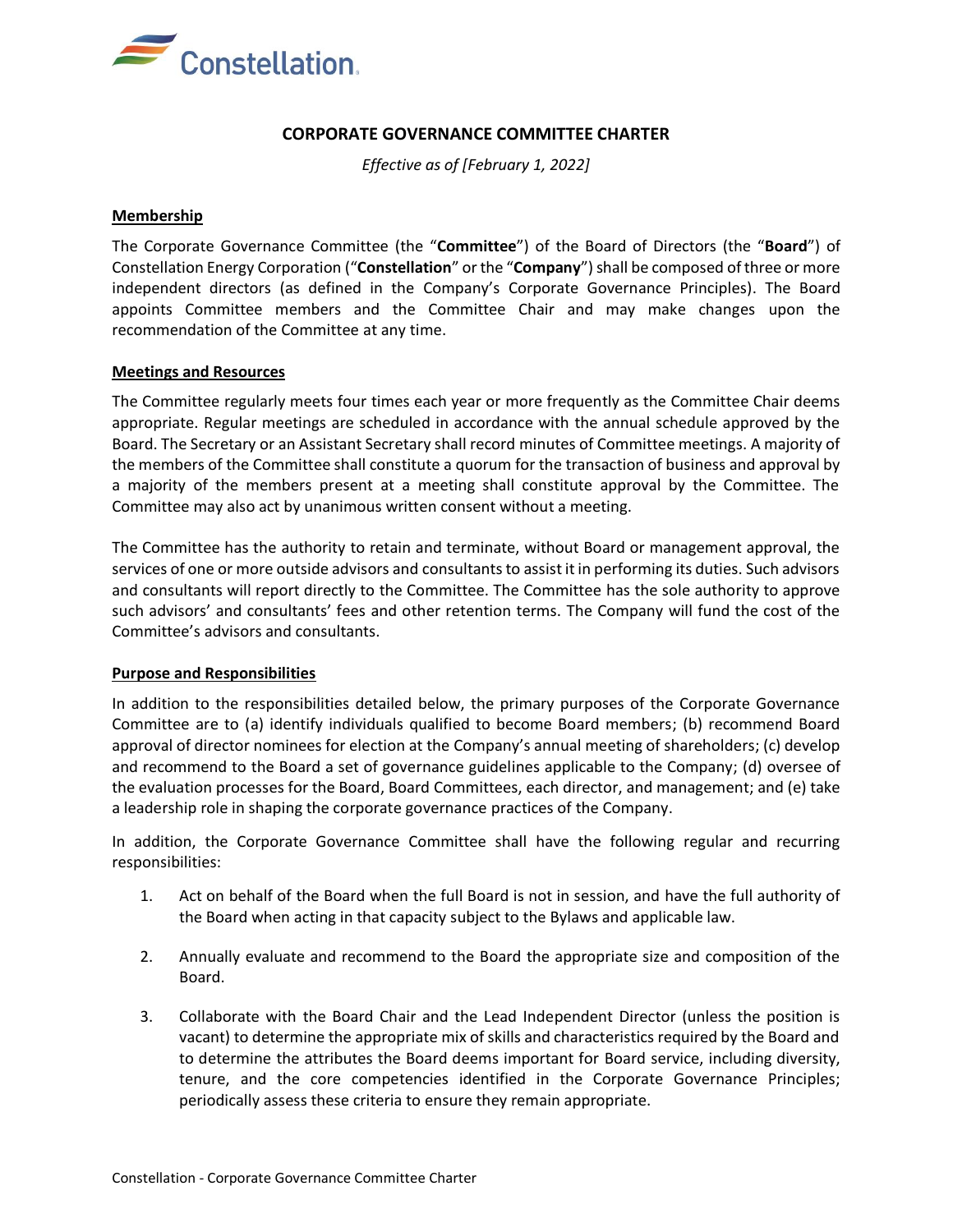- 4. Identify and assess the qualifications, eligibility, and suitability of potential Board candidates and, if qualified and considered to be in the best interests of the Company, recommend the candidate's election to the Board, and for whom the Company should solicit proxies.
- 5. Assess and make recommendations to the Board regarding director nominees' independence.
- 6. Periodically review and make recommendations to the Board on the compensation of outside directors.
- 7. Periodically review and make recommendations to the Board regarding revisions to the Company's Corporate Governance Principles.
- 8. Review and approve any transaction between the Company and any related person in accordance with the Company's Related Person Transactions Policy.
- 9. Consult periodically with the Board Chair, the Lead Independent Director (unless the position is vacant), and the Chief Executive Officer on the appropriate size and composition of the Board Committees and recommend the designation of Committee Chairs to the Board for approval.
- 10. In consultation with the Board Chair, Corporate Governance Committee Chair, or Lead Independent Director (unless the position is vacant), review and recommend changes or enhancements to the process and criteria used for annual performance evaluations of the Board, Board Committees, and individual directors.
- 11. Coordinate the Board's establishment of performance criteria and the process used to assess the performance of the Board Chair (if employed by the Company) and the Chief Executive Officer and review annual self-assessments; participate in discussions on performance and compensation for the Board Chair (if employed by the Company) and Chief Executive Officer.
- 12. Review succession planning and make recommendations to the Board for the positions of Board Chair (if employed by the Company), Chief Executive Officer, and President.
- 13. Oversee director orientation to be administered by the Corporate Secretary to enable new directors to become familiar with the Company's vision, strategic direction, financial matters, corporate governance practices, Code of Business Conduct, and other key policies and practices and continuing education opportunities for all directors.
- 14. Make recommendations to the Board on the number of regular Board meetings. One meeting each year will be devoted to corporate strategy and planning.
- 15. Approve or amend the delegations of authority for the Company and its subsidiaries provided in the Company's Delegation of Authority Policy as necessary or desirable.
- 16. Oversee the Company's strategies and efforts to protect and improve the quality of the environment, including, but not limited to, the Company's climate change and sustainability policies and programs.
- 17. Annually review the adequacy of each of the Board Committee Charters, recommend Board approval of any revisions to the Charters, and post the Charters on the Company's web site.